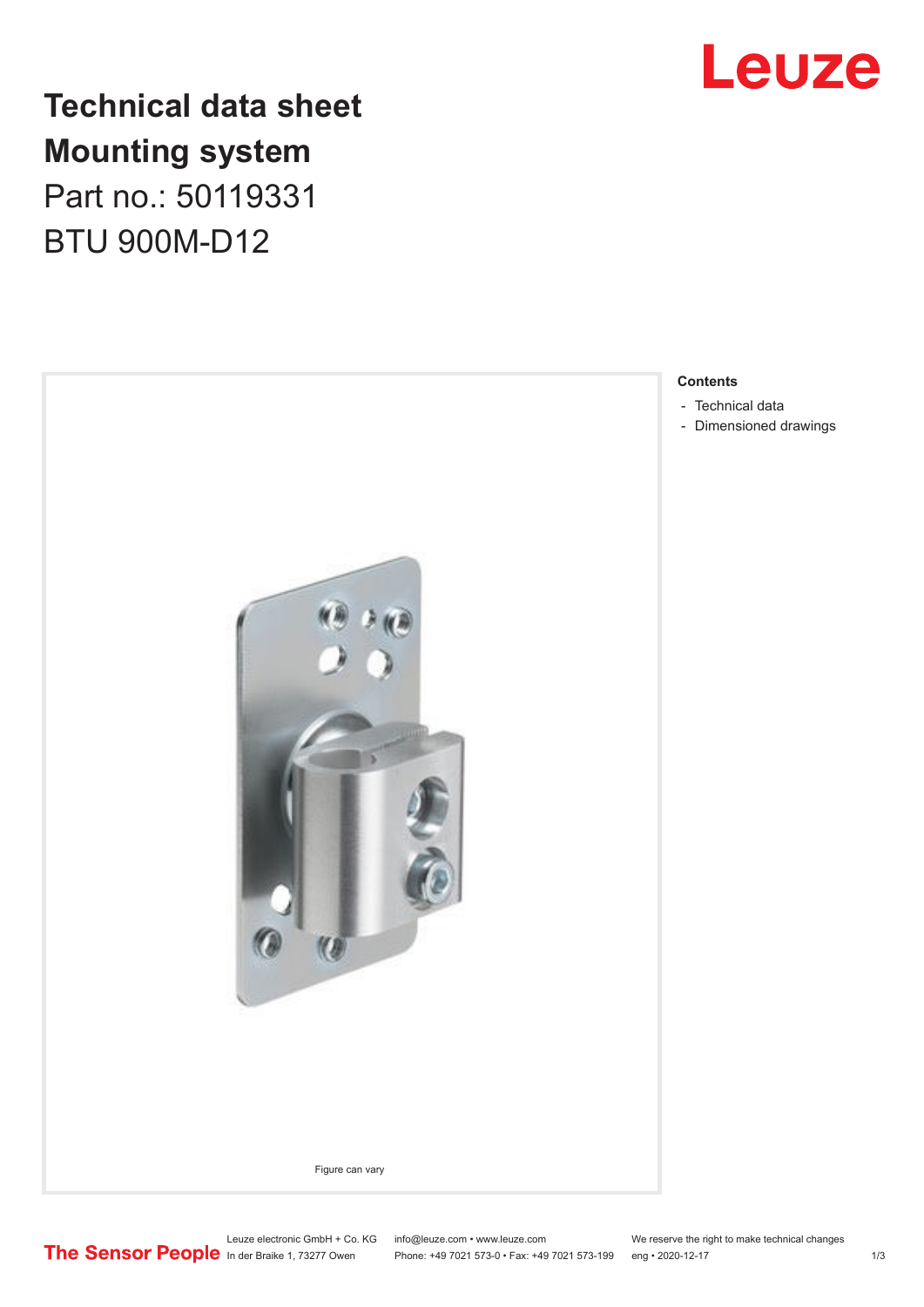## <span id="page-1-0"></span>**Technical data**

# Leuze

#### **Basic data**

| Contains     | $2x M4 x 20$ screw                        |
|--------------|-------------------------------------------|
|              | $2x M4 x 25$ screw                        |
|              | 2x washers with $\varnothing$ 4,3 mm each |
| Suitable for | 46C series sensors                        |
|              | BCL 92 series bar code readers            |
|              | BCL 95 series bar code readers            |
|              | Reflector (M)TKS 30x50                    |
|              | Reflector (M)TKS 40x60                    |
|              | Reflector TKS 50x50                       |
|              |                                           |

#### **Classification**

| <b>Customs tariff number</b> | 83024900 |
|------------------------------|----------|
| eCl@ss 5.1.4                 | 27279202 |
| eCl@ss 8.0                   | 27279202 |
| eCl@ss 9.0                   | 27273701 |
| eCl@ss 10.0                  | 27273701 |
| eCl@ss 11.0                  | 27273701 |
| <b>ETIM 5.0</b>              | EC002498 |
| <b>ETIM 6.0</b>              | EC003015 |
| <b>ETIM 7.0</b>              | EC003015 |

#### **Mechanical data**

| Standard designation, metal mounting<br>device | Aluminum             |
|------------------------------------------------|----------------------|
|                                                | Steel, galvanized    |
| Design of mounting device                      | Mounting system      |
| Type of fastening, at system                   | For 12 mm rod        |
|                                                | Sheet-metal mounting |
| Type of fastening, at device                   | Screw type           |
| Type of mounting device                        | Clampable            |
|                                                | Swiveling            |
|                                                | Turning, 360°        |
| <b>Mounting device material</b>                | Metal                |
| <b>ITEM-compatible</b>                         | No.                  |